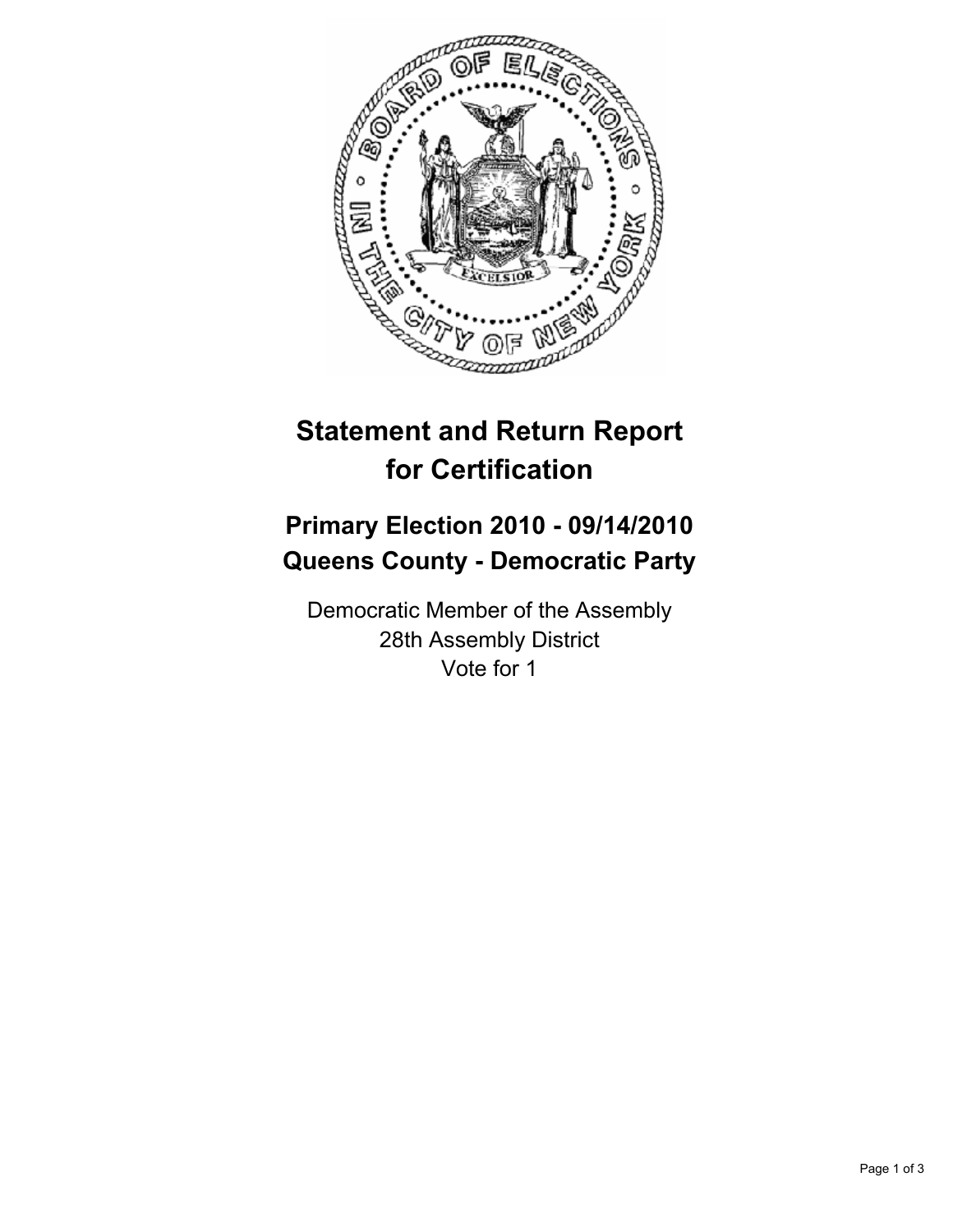

## **Assembly District 28**

| NICK COMIAMI (WRITE-IN)<br>TEAAC SUSAN (WRITE-IN) | 1     |
|---------------------------------------------------|-------|
| <b>KEN CORL (WRITE-IN)</b>                        |       |
| ISAAC SASSON (WRITE-IN)                           | 3     |
| FRANCISCO MOYA (WRITE-IN)                         |       |
| <b>CUOMO (WRITE-IN)</b>                           |       |
| ANDREW D. HEVESI                                  | 3,350 |
| JOSEPH L FOX                                      | 2,197 |
| <b>AFFIDAVIT</b>                                  | 36    |
| ABSENTEE/MILITARY                                 | 441   |
| <b>EMERGENCY</b>                                  | 0     |
| <b>PUBLIC COUNTER</b>                             | 5,789 |